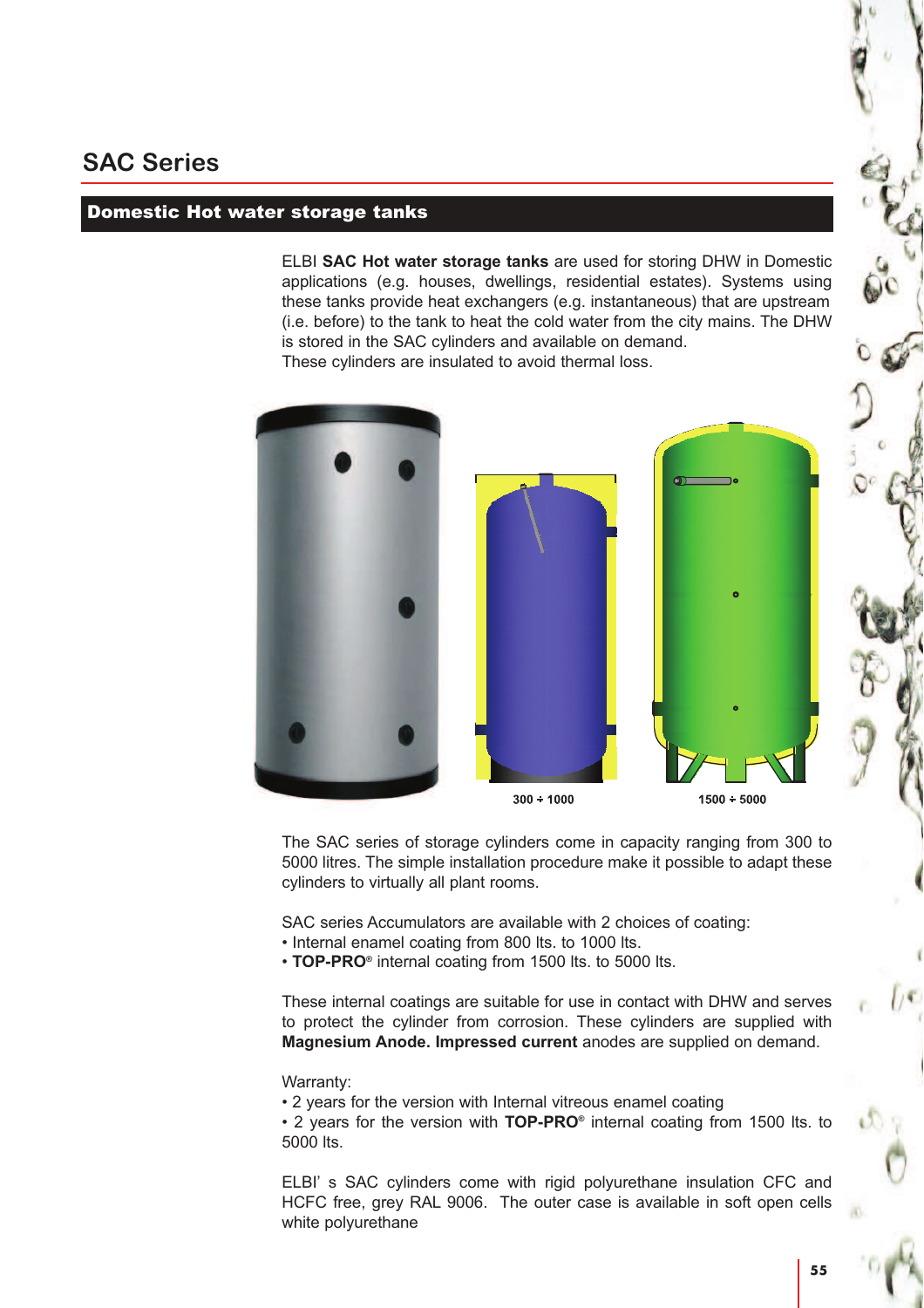### Technical Features

#### **Cylinder**

**Insulation**

- Models: **SAC300 / SAC500 / SAC800 / SAC1000 / SAC1500 / SAC2000 / SAC3000 / SAC5000;**
- **Maximum Working Pressure:** 
	- **10** bar: SAC300 SAC1000;
	- **6** bar: SAC1500 SAC5000
- Maximum Working Temperature: 95°C;  $\blacksquare$
- Fluid: Domestic Hot Water (DHW).

#### Material:

- $SAC300+SAC500$ Material: Expanded Rigid Polyurethane with 95% closed cells Thickness 40 mm. Minimum density 40 kg/Cu. Mt. Thermal conductivity 23.5 mW/mK. DIN 4102 Combustion Category: **B3** External finish: Polystyrene grey colour RAL 9006
	- $SAC1500\div SAC5000$ Expanded open cells polyurethane. Thickness: 50 mm.; Thermal Conductivity 39,0 mW/m°K; External finish: white skay

#### **ELBI SAC cylinders are manufactured to PED 97/23/EC**

### Dimensional Data

| <b>MOD.</b> | Litre | Ds   | <b>Dc</b> | н    | A   | В    | C         | DN <sub>1</sub> | DN <sub>3</sub> | DN <sub>5</sub> | DN <sub>6</sub> | DN <sub>7</sub> | DN <sub>8</sub> | Anode      |
|-------------|-------|------|-----------|------|-----|------|-----------|-----------------|-----------------|-----------------|-----------------|-----------------|-----------------|------------|
|             |       | mm   | mm        | mm   | mm  | mm   | mm        | DN <sub>2</sub> | DN4             |                 |                 |                 |                 |            |
| <b>SAC</b>  | 300   | 550  | 630       | 1400 | 275 | 705  | 1135      | 1.1/4"          | 1.1/4"          | 3/4"            | 1/2"            | 1.1/4"          |                 | 1.1/4"x320 |
|             | 500   | 650  | 730       | 1695 | 300 | 855  | 1410      | 1.1/2"          | 1.1/2"          | 3/4"            | 1/2"            | 1.1/4"          |                 | 1.1/4"x410 |
|             | 800   | 800  | 880       | 1785 | 350 | 905  | 1460      | 1.1/2"          | 1.1/2"          | 3/4"            | 1/2"            | 1.1/4"          | 1.1/2"          | 1.1/4"x520 |
|             | 1000  | 800  | 880       | 2035 | 350 | 1180 | 1700      | 2"              | 2"              | 3/4"            | 1/2"            | 1.1/4"          | 1.1/2"          | 1.1/4"x520 |
|             | 1500  |      | 1000 1100 | 2445 | 500 |      | 1270 2040 | 2.1/2"          | 2.1/2"          | 3/4"            | 1/2"            | 1.1/4"          | 2"              | 1.1/4"x670 |
|             | 2000  | 1100 | 1200      | 2415 | 480 | 1240 | 2000      | 2.1/2"          | 2.1/2"          | 3/4"            | 1/2"            | 1.1/4"          | 2"              | 1.1/4"x670 |
|             | 3000  |      | 1250 1350 | 2770 | 505 |      | 1415 2325 | 3"              | 3"              | 3/4"            | 1/2"            | 1.1/4"          | 2.1/2"          | 1.1/4"x700 |
|             | 5000  | 1600 | 1700      | 2920 | 590 | 1500 | 2410      | 3"              | 3"              | 3/4"            | 1/2"            | 1.1/2"          | .1/2"           | 1.1/2"x640 |

**DN1**: Mains water supply; **DN2:** to external heat exchanger; **DN3:** From external heat exchanger; **DN4:** Hot water draw off; **DN5:** Circulation; **DN6:** Controls; **DN7:** Magnesium anode; **DN8:** Drain.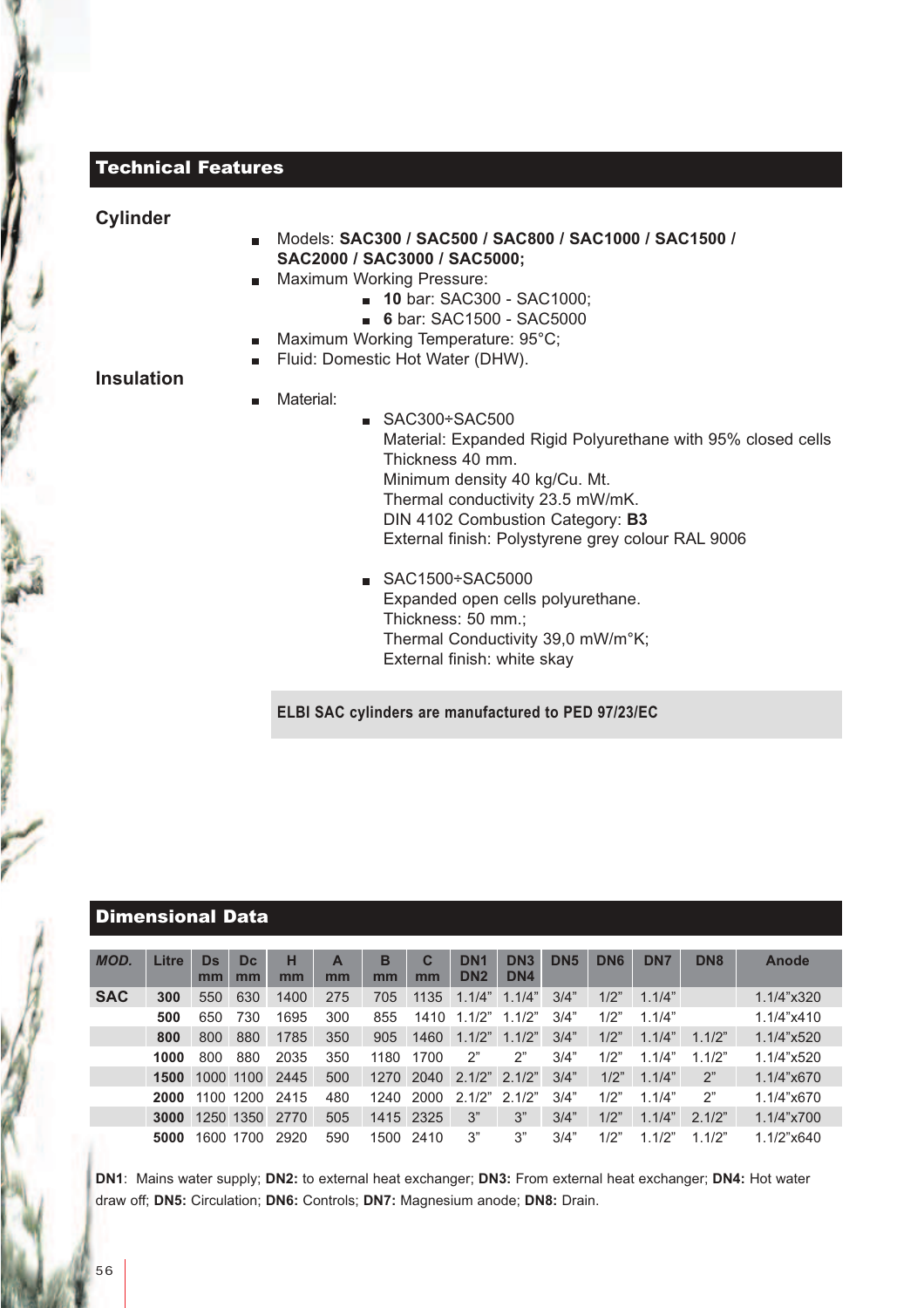#### SAC 300 – 500 – 800 – 1000 SAC 1500 – 2000 – 3000 – 5000





## Technical information

**Safety devices:**

- DHW circuit:
	- o Safety valve set at pressure below the cylinder maximum working pressure;
	- o ELBI **D-DV series** expansion vessel. The sizing chart below is applicable under the following working conditions: Maximum hot water temp. 85°C / Mains Water 15°C / Vessel precharge pressure: 3 bar / Safety Valve: 6 bar

|                | <b>ELBI D/ DV series</b> |
|----------------|--------------------------|
| <b>Model</b>   | expansion vessel         |
| <b>SAC-300</b> | $D - 24$                 |
| SAC-500        | $D - 35$                 |
| <b>SAC-800</b> | $DV - 80$                |
| SAC-1000       | $DV - 80$                |
| SAC-1500       | <b>DV - 150</b>          |
| SAC-2000       | <b>DV - 150</b>          |
| SAC-3000       | $DV - 300$               |
| <b>SAC5000</b> | $N°2$ DV - 200           |

In order to avoid overpressure to occur in the tank the following control and safety devices shall be installed: